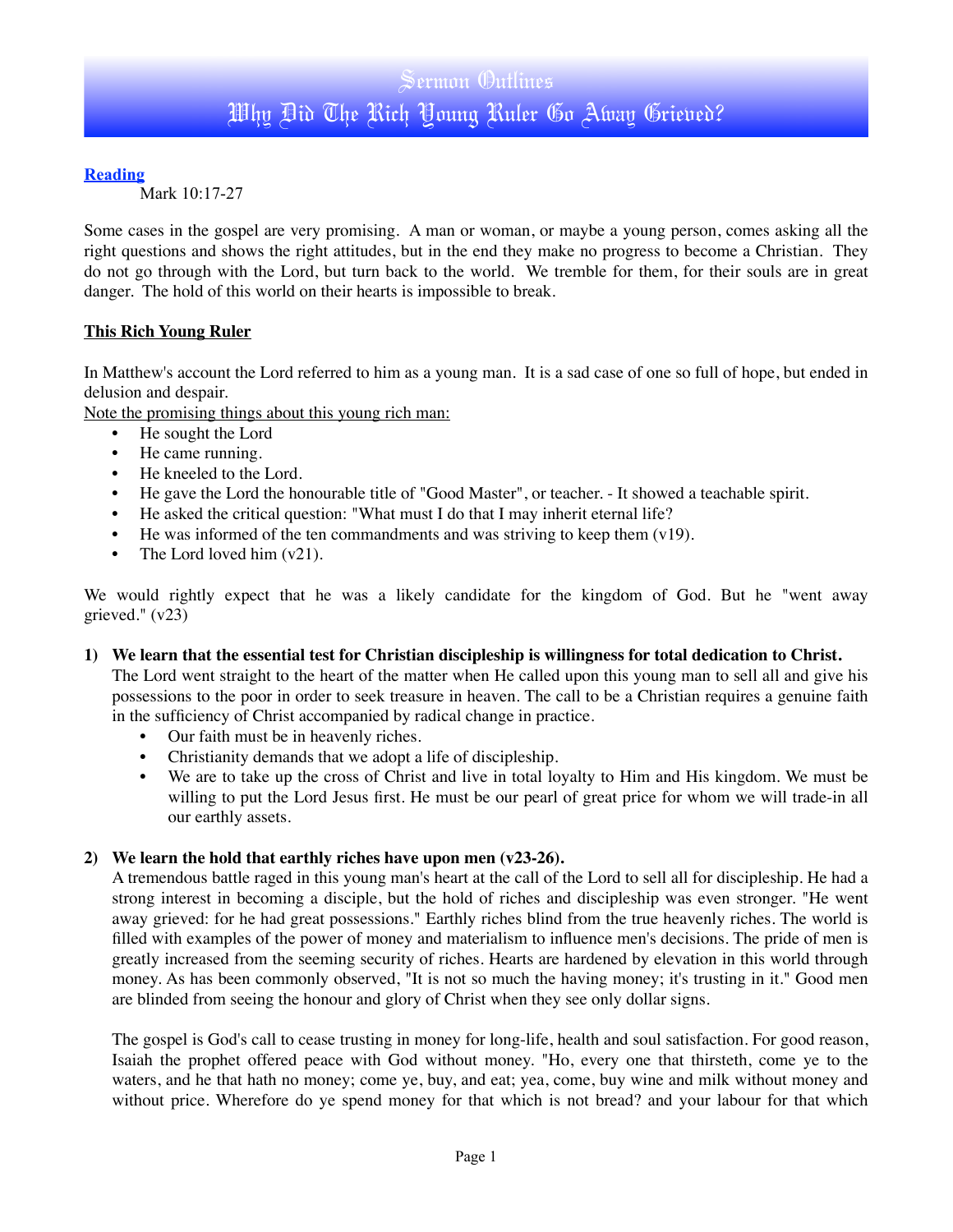satisfieth not? hearken diligently unto me, and eat ye that which is good, and let your soul delight itself in fatness" (Isaiah 55:1-2).

Every day we learn of the power of money to corrupt leaders, business people. For this reason the justice statue is pictured as blindfolded. The judge must not be influenced by bribery.

Because the gospel appears to be a message for poor men, many obstacles arise to evangelise the rich in this world. Even to gain access to the rich is difficult and to get their ear and a willing heart to repent from trusting in riches is nigh impossible. The gospel of repentance that calls men to take the place of a beggar at the feet of the Saviour is especially offensive to all who enjoy riches in this world. When people enjoy affluence, as the vast majority of Canadians do, the work of gospel ministry is nigh impossible.

### **3) We learn of the power of grace to turn even rich sinners to Christ (v27-28).**

The gospel is not a natural work in men's hearts. It is the sovereign work of God the Holy Spirit who is the quickener of souls from death unto life. The Spirit moves as the wind (John 3:8). Salvation is not by man's might nor power, but by the power of God's Spirit. A rich person can be the subject of the Holy Spirit's regenerating work as easily as a poor man. When it pleases God to call kings, queens and earthly leaders who have riches in this world they too shall be converted. The apostle Paul did not say, "not any noble" shall be called, but "not many" (1Cor. 1:26).

Through history, God has been pleased to save some noble people of this world as well as the rich and powerful. In v28, Peter is an example of one who renounced much in this world to be Christ's disciple. We also think of Matthew the tax collector, who could have used and abused his position to gain wealth in this world but renounced it to be a disciple of Christ. Whatever possessions or claims they had to this world they left them all to follow Christ.

They heard the effectual call and were made willing to obey the Lord. They were given the grace to drop their worldly lively-hoods, say farewell to families and friends to immediately take up the cross of service for Christ.

To some degree, the Lord works similarly in each sinner who turns from the world to trust in Christ alone for salvation. Repentance demands that we renounce the world and cease to trust in its supposed security of power and fame. The world is to be accounted as unworthy of our hope for life, death and eternity.

### **4) We learn of the rewards promised to Christians who sacrifice earthly riches for Christ (v29-31).**

Who can deny that it pays to serve the Lord Jesus. All who have had their eyes opened to the delusive hopes of this world and its emptiness take heart in the promises of Christ. These promises apply to this world and to eternal life.

There are immediate gains to be had in Christian discipleship among the people of God and in Christ's service. God's people become our true family. The Lord is no man's debtor. Better is the bed of straw with a good conscience than a feather bed and pillow where torment of soul is endured. To "be content with such things as we have" brings a sense of heaven into our souls (Phil. 4:11).

**5) We learn that there is a divine reversal of the order of things for Christians. What we lose here on earth for Christ will be gain in glory, "But many that are first shall be last; and the last first." (v31).** 

There is also a warning here to continue in faithfulness to Christ or we lose His gracious blessing. Think of those cities and nations which were the first to receive the gospel but have been given over to apostasy and